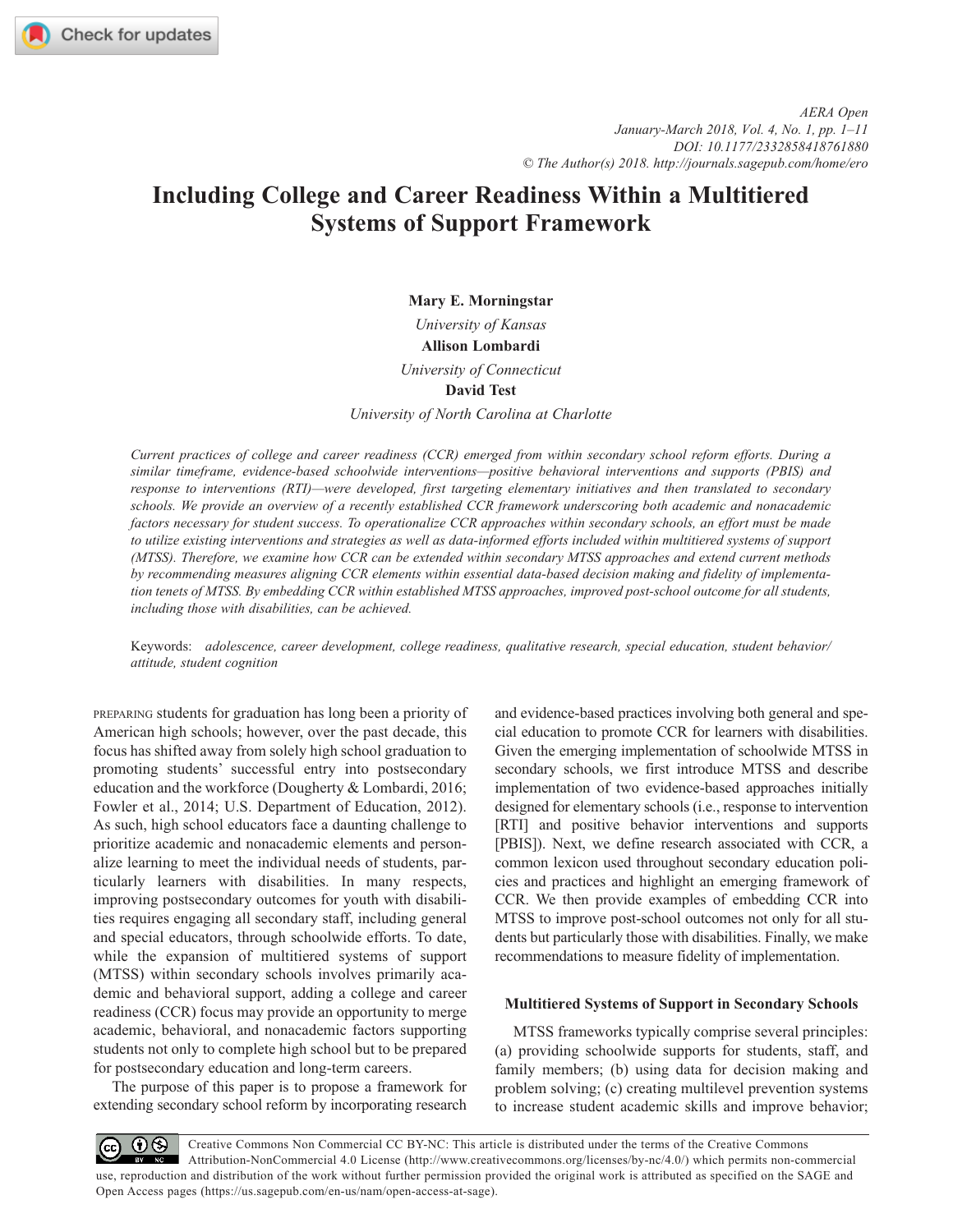(d) implementing screening and progress monitoring; and (e) ensuring a continuum of evidence-based practices and interventions across increasingly intensive supports, including universal, targeted, and intensive tiers of support (D. Fuchs & Fuchs, 2006; National Center on Response to Intervention, 2010; Sugai, 2012). MTSS approaches were developed initially as elementary initiatives, and as would be expected, the most established of these, RTI (RTI Action Network, n.d.) and PBIS (Sugai et al., 2010), have gained traction within secondary schools. Both RTI and PBIS are considered schoolwide frameworks promoting interventions and supports accessible to all students while ensuring targeted and intensive academic and behavioral interventions to those in need, including learners with disabilities (D. Fuchs & Fuchs, 2006; Sugai, 2012). In the next section, the use of RTI and PBIS in secondary schools is explored as well as the unique contextual influences needed if MTSS is to be successfully infused into secondary schools (Danielson, Roberts, & Scala, 2010).

#### *Response to Intervention*

RTI is a multilevel prevention approach that maximizes academic achievement and reduces problem behaviors. RTI relies on data to identify, support, and monitor student learning needs by providing increasingly more intensive evidence-based interventions. Essential components include: (a) providing high-quality, scientifically based classroom instruction; (b) ongoing student screening, assessment, and progress monitoring; (c) multitiered interventions and problem-solving approaches; and (d) family involvement (D. Fuchs & Fuchs, 2006; RTI Action Network, n.d.). RTI approaches in high schools are relatively nascent, occurring primarily as districts and states scale up these initiatives from elementary to middle and high school settings. Emergent research indicates RTI implemented within secondary schools can influence student academic and behavioral outcomes, but only when certain adjustments to secondary infrastructures are made (Stepanek & Peixotto, 2009). Factors previously identified as necessary for high school implementation of RTI are also associated with secondary school reforms, such as transforming school climate, reorganizing secondary infrastructures (e.g., smaller learning communities, flexible scheduling), reconsidering graduation requirements, and aligning RTI efforts within existing district initiatives (Danielson et al., 2010).

Unfortunately, research has identified concerns when RTI is launched wholescale without carefully considering unique characteristics of secondary schools. This is especially troubling given reported limited use of evidence-based interventions, especially at Tier 1 among secondary educators (Johnson & Smith, 2008). Meanwhile, others have found substantial lack of knowledge about progress monitoring among secondary faculty (Sansosti, Telzrow, & Notemeyer, 2010), and secondary school leaders have noted that scheduling and structural factors, including time for collaborative planning and professional development, were significant barriers to successful implementation of RTI (Samuels, 2009). Finally, researchers concerned with adolescent learning and student engagement have argued for broader, youthdriven approaches to secondary school success (Lawson & Lawson, 2013).

While distinguishing between elementary and secondary RTI efforts has occurred, discussions have predominantly centered on single interventions (e.g., reading, math) without considering the larger context of success after high school (L. S. Fuchs, Fuchs, & Compton, 2010; Vaughn & Fletcher, 2010). Increasingly, states and districts are blurring RTI's emphasis on individual academic assessment, intervention, and data-based decisions with terminology more closely associated with multitiered instructional delivery models (Berkeley, Bender, Peaster, & Saunders, 2009). For these reasons, considering how RTI is operationalized within secondary schools as an essential MTSS approach affords the opportunity to make stronger linkages to broader understandings of adolescent learning and engagement. Similar to RTI, the recent expansion of PBIS in high schools exemplifies a shift toward secondary systems reform, as described next.

#### *Positive Behavioral Interventions and Supports*

PBIS is an evidence-based, schoolwide framework utilizing multiple tiers of social and behavioral supports designed to improve school culture and leading to improved student behavioral outcomes. To do this, PBIS promotes consistent schoolwide behavioral expectations along with increasingly intensive interventions using research-based strategies for effective, team-based implementation. Employing PBIS in secondary schools requires adherence to established contextual factors and therefore can specifically activate and leverage adolescent engagement.

Well-established evidence exists acknowledging PBIS as effective in elementary schools for reducing problem behavior (Bradshaw, Koth, Thorton, & Leaf, 2009; Horner, Sugai, Todd, & Lewis-Palmer, 2005; Morrissey, Bohanon, & Fenning, 2010). However, there is a paucity of research at the secondary level, as noted in one study tracking 19,054 schools implementing PBIS where only 2,403 (12.6%) were high schools (Flannery, Frank, Kato, Doren, & Fenning, 2013). Interestingly, fidelity of implementation data associated with high schools in this particular study indicated that to be effective, compared with elementary schools, PBIS took longer to implement and required additional personnel. Similar to results among secondary schools implementing RTI (Danielson et al., 2010; L. S. Fuchs et al., 2010), PBIS researchers have stressed the influence of secondary school contexts on effectiveness.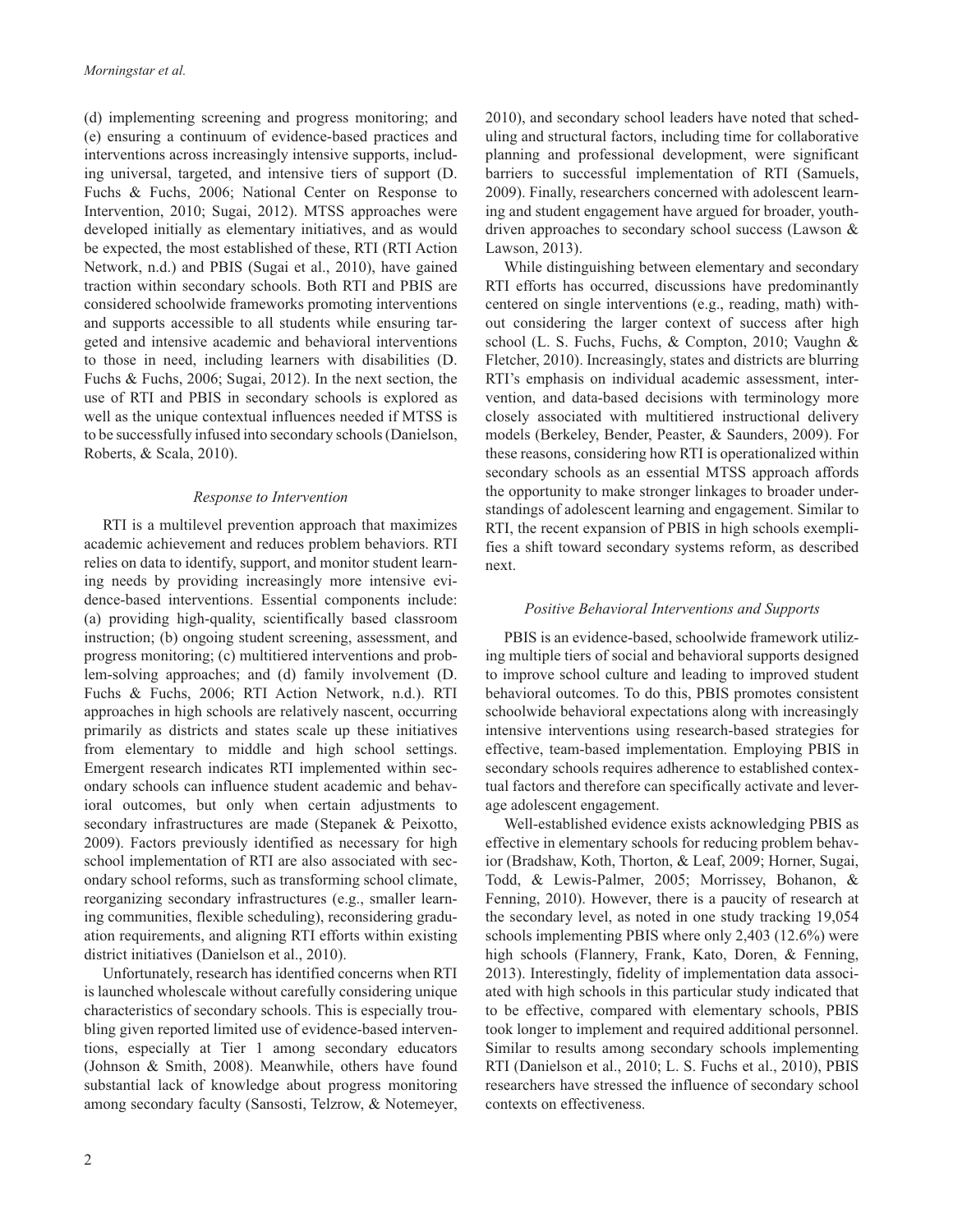To some extent, PBIS is further advanced in promoting secondary implementation, and emerging evidence suggests meaningful connections can take place between PBIS approaches and certain facets of preparing secondary students to be college and career ready. For example, Freeman and colleagues (2016) found preliminary positive relationships between PBIS implementation and high school dropout prevention among 883 high schools across 37 states. In their study, PBIS had positive effects on student behavior and attendance, which are well-established dropout risk indicators (Gleason & Dynarski, 2002; Rumberger, 2001). However, and of particular note, short-term PBIS interventions did not have a significant impact on decreasing dropout rates (Freeman et al., 2016), but rather, progress toward school completion strengthened over time. Such findings substantiate conclusions that supporting PBIS in secondary schools requires long-term and unique approaches situated within adolescent engagement to ensure school completion leading to positive post-school outcomes.

#### *Summary*

Positive results are emerging when MTSS strategies such as RTI and PBIS are implemented with fidelity in secondary schools. However, research also cautions that establishing RTI and PBIS in high schools requires careful consideration of contextual and systems factors related to both adolescent learners and the structural dynamics of secondary schools. Notably missing from current discourse related to MTSS, RTI, and PBIS is a focus on promoting secondary and postsecondary success, such as is the case with policy and practice connected to college and career readiness. To date, a systematic examination of the relationship between MTSS frameworks and CCR in secondary schools has just begun. In particular, a cornerstone of MTSS decision making is missing, that is, data systems in place representing secondary influences and post-school outcomes. From a secondary perspective, this requires considering how to incorporate academic, behavioral, and adolescent influences to support school completion and prevent student failure—a fundamental premise of MTSS to not only complete high school but to be prepared for postsecondary education and careers. In the next section, we will define several critical aspects of CCR and posit expanding an existing framework specifically applied to youth with disabilities.

## **Defining College and Career Readiness**

Current CCR policy and practice initiatives were the result of efforts leading to reification of the Common Core State Standards, known as the CCSS (National Governors Association for Best Practices & Council of Chief State School Officers, 2010). It is important to clarify that CCSS emphasizes CCR predominantly through an academic lens. It is now recognized that CCR goes beyond core academics to essential nonacademic skills (e.g., critical thinking, learning strategies, self-monitoring, social skills), along with contextual factors influencing student motivation toward school engagement (Krauss, Pittman, & Johnson, 2016). As such, educators face the daunting challenge of prioritizing academic and nonacademic elements of CCR while personalizing student learning to meet the individual needs of all students, including students at risk of school failure and those with disabilities.

There is growing evidence contending that academic measures do not sufficiently align with the set of knowledge and skills needed by either first-year college students (Brown & Conley, 2007) or entry-level employment settings (Brand & Valent, 2013). Moreover, the College and Career Readiness and Success Center posits three broad domains, including academic knowledge, career pathway knowledge, and skills for lifelong learning (American Institutes for Research, 2014). Nonacademic factors are now being closely aligned with CCR, such as student dispositions and behaviors enabling engagement, as contributing to academic knowledge and skill gains (Lawson & Lawson, 2013).

Examining extant CCR models reveals similarities and differences. One well-established framework describes four keys occurring concurrently for promoting college and career readiness: (a) content knowledge, (b) key cognitive strategies, (c) learning strategies, and (d) transition knowledge and skills (Conley, 2010). Similarly, Farrington et al. (2012) acknowledged the critical role of student engagement by specifying academic and nonacademic indicators impacting high school performance. Unique to their work, Farrington and colleagues describe a progression of influences, beginning with psycho-social beliefs aligned to academic mindsets (e.g., sense of belonging, self-efficacy) as the entry point to student learning. Student beliefs then impact social engagement, academic perseverance, and learning strategies, culminating in positive academic behaviors (e.g., going to class, doing homework). It is these positive academic behaviors that have been found most closely associated with academic performance among secondary students (Allensworth & Easton, 2007).

In general, CCR incorporates core academic and nonacademic skills (e.g., critical thinking, metacognition, self-monitoring, study skills; Krauss et al., 2016), student motivation and engagement (Lawson & Lawson, 2015; Savitz-Romer, 2013), and knowledge of postsecondary requirements (Conley, 2012). Therefore, emergent CCR models encompass both student academic skills as an essential foundation but clearly articulate critical nonacademic skills, opportunities, and contexts necessary for ensuring readiness for life after high school (Nagaoka, Farrington, Ehrlich, & Heath, 2015).

#### *Implications for Students With Disabilities*

Specific to youth with disabilities and parallel to the emergence of CCR, transition planning and service requirements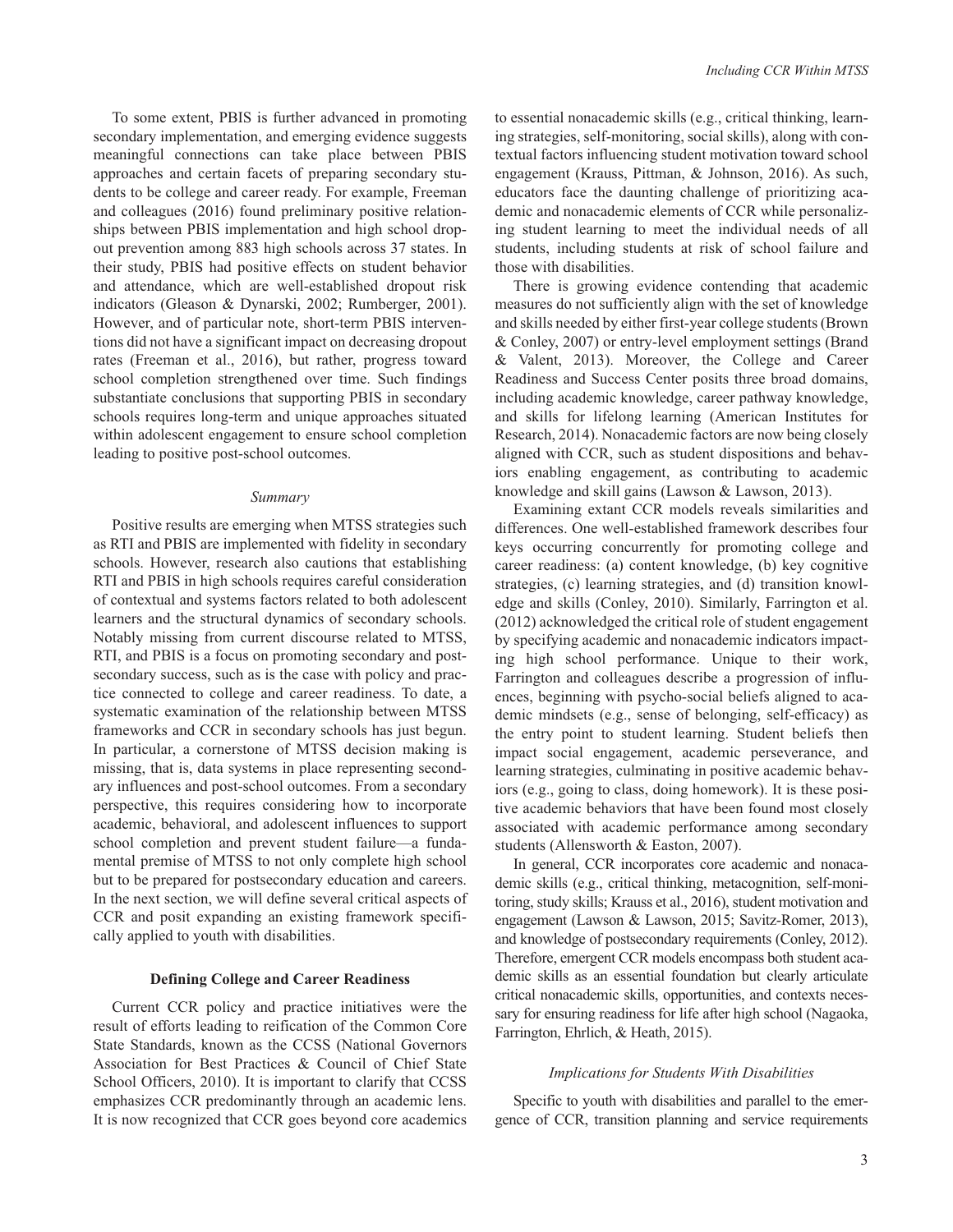under the Individuals with Disabilities Improvement Education Act (IDEA) have promoted successful transitions to postsecondary education and training, employment, and independent living. Secondary special education and transition stakeholders have advanced a wide array of evidence-based interventions that facilitate positive post-school outcomes among students with disabilities (cf. Test, Fowler, et al., 2009). Unfortunately, rather than supporting convergence of CCR and transition practices, such policies and practices at best work alongside each other and at worst, lead to conflicting and contradictory efforts (Morningstar, Bassett, Kochhar-Bryant, Cashman, & Wehmeye, 2012). For example, career education programs, communitybased experiential learning, social-emotional development, and behavioral interventions often are developed separately for adolescents with and without disabilities (Dougherty & Lombardi, 2016). In many respects, improving postsecondary outcomes for youth requires engaging all secondary staff, including general and special educators. Given that most youth with disabilities are primarily served within general education settings (McLeskey, Landers, Williamson, & Hoppey, 2012), operationalizing CCR within secondary MTSS requires broader considerations, including student and contextual influences.

Distinct student-level factors addressing the complexities of adolescent learning and development associated with CCR may not be systematically taught or measured sufficiently. For certain subpopulations, such as students with disabilities, the course failure and dropout rates are nearly twice as high as students in the general education population (U.S. Department of Education, 2012). Unfortunately, students with disabilities are also less likely to receive academically rigorous secondary curricula (Gregg, 2007). This is troubling given recent evidence that students with disabilities are more likely to pursue two- and four-year postsecondary degrees if they receive instruction in general education classrooms in core subjects (Lombardi, Doren, Gau, & Lindstrom, 2013). Given such disparities, it very well could be that students with disabilities as well as other at-risk groups may not have equitable access to CCR opportunities or expectations. We would argue that rather than redesigning or disrupting existing secondary initiatives, incorporating CCR approaches within existing MTSS efforts would ensure critical aspects of adolescent engagement could lead to essential college and career competencies. The expansion of MTSS already occurring in secondary schools provides an opportunity to merge systems and approaches, particularly given the past decade of focused attention on CCR. Importantly, this proposition does not entail creating a new system from the ground up but rather leveraging existing systems and practices to promote access to CCR opportunities that can impact all students, especially those with disabilities.

#### **Using a College and Career Readiness Framework**

Recently, Morningstar, Lombardi, Fowler, and Test (2017) recommended an organizing CCR framework for

students with disabilities emphasizing academic and nonacademic factors. This framework emerged iteratively through a review of existing CCR education research using models and research described previously as well as focus groups with state-level education leaders responsible for secondary special education as well as other initiatives targeting at-risk youth (e.g., dropout prevention systems). While intended to promote CCR for secondary students with disabilities, this framework was predicated on critical research from secondary education and school reform described in the prior section as well as transition and secondary special education literature. The six domains and defining subcategories are described next.

#### *Academic Engagement*

Academic engagement relies on behaviors and skills needed to be productive and develop work habits transferable to college and career settings. Three areas of academic engagement were identified by Morningstar et al. (2017): cognitive/content, knowledge structures, and behaviors. Cognitive engagement refers to linking ideas and organizing concepts across and within content, thereby making knowledge relevant and meaningful. Knowledge structures go beyond acquisition of facts to emphasize varying levels of challenge leading to complexity and depth of knowledge. Behavioral engagement is evidenced by how students engage in school (e.g., regular attendance, class participation, completing homework assignments) so that students understand the connection between everyday behaviors and long-term goals (Fredricks, Blumenfeld, & Paris, 2004).

#### *Mindsets*

Mindsets support persistence toward personal growth (Dweck, 2008) through connections to school likely to increase trust, academic risks, learning from mistakes, and connecting to individual life circumstances. Fostering a growth mindset is often linked to perseverance (Duckworth, Peterson, Matthews, & Kelly, 2007). While mindset is nonacademic by definition, evidence links the concept to academic performance for adolescents with and without disabilities (Lombardi, Rifenbark, & Freeman, 2017). Additionally, mindsets include components most often associated with self-determination for students with disabilities (e.g., decision making, goal setting, self-monitoring; Wehmeyer et al., 2012) necessary for adult success.

#### *Learning Processes*

Long noted for including skills and routines to access academic content (Deshler et al,. 2001), learning processes target academically related skills (e.g., test taking, note taking, time management). Evidence indicates first-generation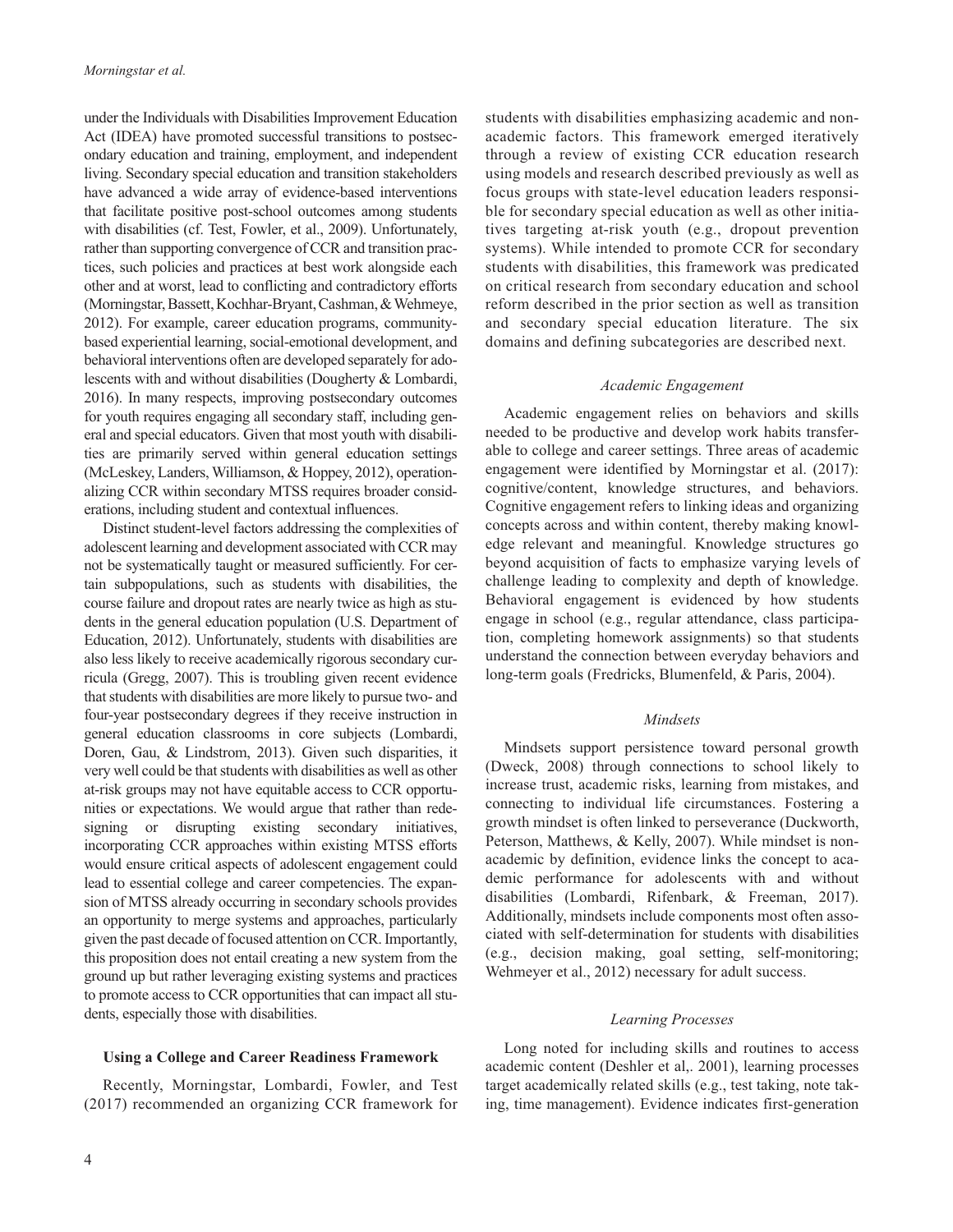college students and adolescents with disabilities participating in high school learning strategy programs reported greater levels of confidence in managing college coursework (Watt, Johnston, Huerta, Mendiola, & Alkan, 2008). Morningstar et al. (2017) identified two critical indicators: (a) accessing academic content (e.g., test taking, note taking, organizational skills) and (b) engaging in learning (e.g., collaboration/group skills, nonverbal communication, listening, speaking).

#### *Critical Thinking*

Adapted from a cognitive strategies framework (Lombardi, Conley, Seburn, & Downs, 2013), critical thinking is defined as occurring across post-school academic, employment, and living settings. Given the importance for college students and entry-level employees to quickly master problem-solving skills, states and districts increasingly are requiring direct evidence of critical thinking through student senior projects or culminating portfolios (Paul, 2014). Considering how critical thinking is exhibited and applied to future environments is an essential characteristic of college and career readiness.

#### *Interpersonal Engagement*

The fifth CCR domain was influenced by research emphasizing social emotional development as well as school and community engagement (e.g., communication, empathy, social awareness, respect for diversity; Morningstar et al., 2017). Interpersonal skills linked to school success are foundational in preparing students for postsecondary education and the workforce. As evidenced by research, students with disabilities who have had positive social experiences during high school are two to three times more likely to be employed after high school and are more actively engaged with their communities, families, and friends (McConnell et al., 2013). Furthermore, positive social interactions between employees with disabilities and coworkers have been associated with greater job retention (Roberts et al., 2010).

#### *Transition Competencies*

The final domain in the CCR framework developed by Morningstar et al. (2017) targets planning for life after high school. Transition competencies emphasize critical processes underlying the transition to postsecondary education and careers (e.g., college and job applications, developing resumes). Early planning is an essential aspect in preparing students for the demands of college (e.g., faculty and peer expectations, dormitory living, recreation and leisure) and career environments (e.g., professionalism, interviewing, coworker/supervisor relationships). Within a distinct subgroup of adult roles and responsibilities, specific supports and opportunities are necessary for students with disabilities to access and develop skills such as financial literacy, accessing community resources, health and wellness, transportation, and independent living (Morningstar et al., 2017).

#### *Summary*

While multidimensional and comprehensive, the CCR framework described here concentrates on student skills and dispositions indicative of increased engagement in secondary schools, thereby implying a greater likelihood of being college and career ready. However, such concepts do not sufficiently address how education services ensure students are engaged and prepared for college and careers. In the next section, we consider how to incorporate CCR within explicit systemswide efforts operationalized within MTSS.

#### **Toward Including CCR Within an MTSS Framework**

Previously, proponents advocated for merging state-level MTSS structures with special education and transition services to ensure students with disabilities transition from high school to adulthood (Morningstar, Bassett, et al., 2012). It is essential to keep in mind that schools continue to utilize the data-based decision-making procedures already associated with MTSS to ensure students continue to be screened and identified when additional supports (Tiers 2 and 3) are needed. Furthering these conjectures, we offer selected examples of how secondary schools can utilize existing efforts as well as consider new strategies associated with CCR across multiple tiers of supports, facilitating postschool success for not only students with disabilities but potentially all students. Due to space limitations, these examples focus on two CCR domains, with Table 1 offering other examples of CCR strategies and interventions across the three tiers of support.

#### *Embedding Three Tiers of Supports to Promote Mindsets*

As would be expected, Tier 1 practices are universal and provided to all students, including students with disabilities who would be included in Tier 1 instruction, service, and supports related to the CCR domain, mindsets. As noted in Table 1, individual learning plans are being used in many high schools as an initiative within career and technical education that responds to education and workforce development efforts. Individual learning plans are launched in ninth grade with students to plan coursework tied to specific career pathways (Skaff, Kemp, Sternesky McGovern, & Fantacone, 2016). For the most part, and in conjunction with the development of learning plans, students participate in career assessment and awareness. Individual learning plans have been shown to promote strong connections between students' high school course selection and future career and postsecondary goals (Phelps, Durham, & Willis, 2011).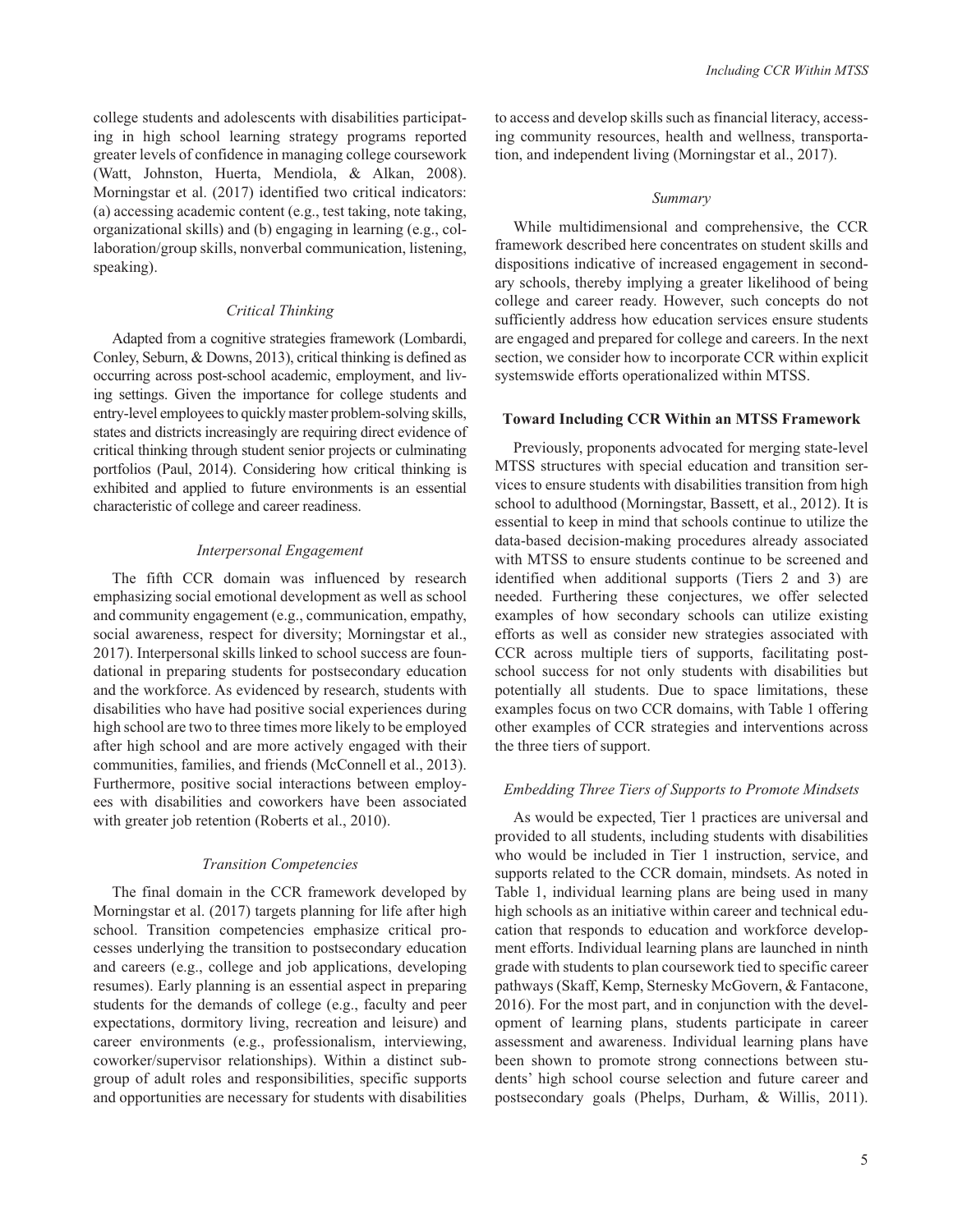While such career planning processes may be extended to students with disabilities, it is not uncommon that certain subpopulations of students with disabilities (e.g., those with more extensive support needs, those in separate settings and classrooms) may be left out of an effective schoolwide Tier 1 planning approach. Sometimes it may be due to competing priorities or understandings of federal requirements, such as those associated with the Individualized Education Program (IEP). From a CCR perspective, the individualized nature of the IEP more closely aligns to a Tier 2 or 3 strategy and should not block student access to the effective efforts associated with individual learning plans. Using this example, learning plans are *first* incorporated into all student planning procedures, being modified and adapted for students with more significant learning and support needs.

Students at risk of not completing school or those with more targeted support needs may access Tier 2 intervention associated with mindsets through Check-In Check-Out (Crone, Hawken, & Horner, 2010). This intervention supports critical skills and opportunities pertaining to mindsets in that students receive supplemental supports to increase positive behaviors through interpersonal mentoring and social problem solving. This Tier 2 small group intervention can be used with any student needing more intensive academic and/or behavioral supports. It is an evidence-based intervention utilizing multiple components: (a) increased positive adult contact through a mentor, (b) embedded social skills training, (c) frequent feedback, (d) home-school communication, and (d) reinforcement contingent on meeting behavioral goals (Everett, Sugai, Fallon, Simonsen, & O'Keeffe, 2011). As would be expected within a CCR framework, Check-In Check-Out can be used to target student college and/or career goals that map on to their individualized learning plan and serves as a motivating force toward school engagement.

For students with disabilities who have been identified as needing special education services, a Tier 3 intervention associated with mindsets is the evidence-based self-directed IEP intervention. This intervention provides intensive small group and/or individualized supports to students with disabilities to learn the skills associated with not only planning for their transition to adulthood but to actually lead the IEP team meeting and self-monitor their progress toward their transition goals. Incorporated into this Tier 3 planning is a mandated element of the transition-focused IEP, identifying the courses of study associated with a student's long-term postschool goals (e.g., postsecondary education, employment, and independent living). This example allows all students, including those with disabilities, to engage in existing Tier 1 (individual learning plans), support certain students as needed with a Tier 2 (Check-In Check-Out) intervention, and provide specific students with Tier 3 (self-directed IEP) planning; all three levels of supports are associated with the mindsets CCR domain. It is not expected that every student receives all three levels of supports but that schools consider and plan for supports across all three tiers that can address outcomes associated with mindsets.

# *Embedding Three Tiers of Support for Learning Processes*

Relevant to learning processes, many secondary school classrooms embed the use of Cornell Notes as a learning routine to access academic content (Donohoo, 2010). This learning strategy might be taught and used with all students in an academic class. As would be expected, those students with disabilities would also be taught the Tier 1 strategy, with additional accommodations, as needed (e.g., using word prediction software with an electronic version of the Cornell note-taking format). However, a Tier 2 support that fits within the learning processes CCR domain might be a separate, small group study skills class where students learn certain note-taking strategies as part of an effort to ensure students at risk or who have more intensive needs are supported to learn additional strategies for engaging in and accessing academic content. For example, school programs such as AVID (Advancement Via Individual Determination) are geared toward promoting college readiness for students from the academic middle and who may be from underrepresented student populations (*What Is AVID*, 2017). AVID incorporates an elective course for teaching college entry skills and academic survival skills (e.g., study skills, note taking, time management, college entrance exam preparation, etc.). This small group Tier 2 intervention addresses accessing and engaging in academic success.

Along the same vein, for Tier 3 intensive supports, peer mentoring programs can be implemented within general education classrooms to ensure all students access and engage with academic content, as is the core focus of the learning processes domain. Intensive and evidence-based programs such as classroom-wide peer tutoring (CWPT; Kamps, Barbetta, Leonard, & Delquadri, 1994) and peer-assisted learning strategies (PALS; Saenz, Fuchs, & Fuchs, 2005) have been shown as effective for meeting intensive support needs of students with disabilities. Unfortunately, these evidence-based models have not been implemented beyond middle schools, and further research is clearly needed (L. S. Fuchs et al., 2010). One secondary approach that does have research supporting effectiveness within high school is peer supports strategies (Carter, Cushing, & Kennedy, 2009). Emerging evidence indicates that peer supports promote academic learning and acquisition of embedded skills relevant to CCR (e.g., communication, problem solving) as well as increased social interactions among adolescents with and without disabilities (Carter, Sisco, Chung, & Stanton-Chapman, 2010).

## *Summary*

The proposed approach of embedding CCR within MTSS in secondary school provides a vehicle for operationalizing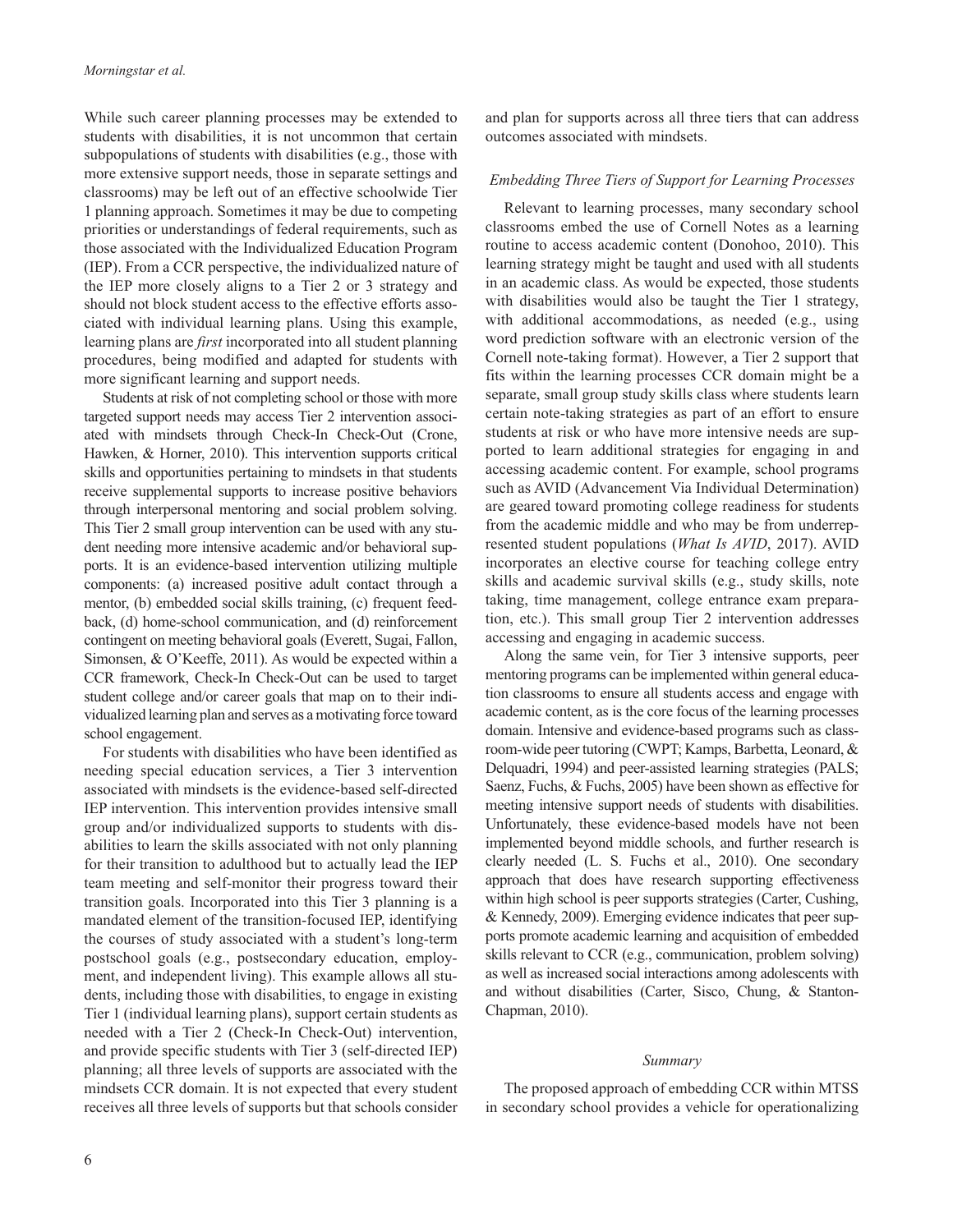| Tiers<br><b>MTSS</b> | Academic Engagement                                                                                                                                                                                                                                                                                                                              | Mindsets                                                                                                                                                                                                                                                                                                                          | Learning Processes                                                                                                                                                                                                                                                                                      | Critical Thinking                                                                                                                                                                                                                      | Interpersonal Engagement                                                                                                                                                                                                                                                                                                                                                      | <b>Transition Competencies</b>                                                                                                                                                                                                                                                                                                                                                           |
|----------------------|--------------------------------------------------------------------------------------------------------------------------------------------------------------------------------------------------------------------------------------------------------------------------------------------------------------------------------------------------|-----------------------------------------------------------------------------------------------------------------------------------------------------------------------------------------------------------------------------------------------------------------------------------------------------------------------------------|---------------------------------------------------------------------------------------------------------------------------------------------------------------------------------------------------------------------------------------------------------------------------------------------------------|----------------------------------------------------------------------------------------------------------------------------------------------------------------------------------------------------------------------------------------|-------------------------------------------------------------------------------------------------------------------------------------------------------------------------------------------------------------------------------------------------------------------------------------------------------------------------------------------------------------------------------|------------------------------------------------------------------------------------------------------------------------------------------------------------------------------------------------------------------------------------------------------------------------------------------------------------------------------------------------------------------------------------------|
| Tier I               | Student-directed progress.<br>Career report in language<br>Enrollment in career and<br>as component of district<br>SAT/ACT PLAN tests<br>Parent communication<br>with content on career<br>technical education<br>Advisory periods<br>development<br>monitoring<br>assessment<br>arts                                                            | ٠<br>lans<br>School climate screeners<br>Self-determination skills<br>Tracking extracurricular<br>ਕਾਂ ਲੱ<br>Individual learning p<br>Schoolwide mentorin<br>(adult and peer mode<br>(goal setting, action<br>Parent involvement<br>Service learning<br>and initiatives<br>opportunities<br>specialists<br>planning)<br>activities | Small group and centered<br>Project-based learning<br>Technology-enhanced<br>within academics (e.g.<br>instruction embedded<br>Cooperative learning<br>Study strategies<br>Online courses<br>Cornell notes)<br>learning<br>based                                                                        | Emphasizing higher order<br>(technology enhanced)<br>Flipped classrooms<br>Civic responsibility<br>discussion in social<br>Student portfolios<br>Peer critique and<br>Budgeting in<br>mathematics<br>mentoring<br>thinking<br>studies  | behavioral interventions<br>prevention programs<br>Schoolwide positive<br>Peer mentoring/peer<br>Suicide prevention<br>Alcohol and drug<br>Civic education<br>and supports<br>counselors<br>programs                                                                                                                                                                          | Child care, health classes<br>Multiple pathways: 21st<br>Early career assessment<br>courses and workshops<br>Century schools; Tech<br>College planning with<br>Job fairs, college fairs<br>Post-school tracking<br>guidance counselors<br>Budgeting/finance<br>School-business<br>systems for all<br>partnerships<br>Prep                                                                |
| Tier $\Pi$           | College placement exam<br>Early warning systems<br>Check-In/Check-Out)<br>Afterschool tutoring<br>Co-teaching in core<br>Academic progress<br>accommodations<br>Instructional<br>monitoring<br>academics<br>practice                                                                                                                             | Outreach to hard-to-reach.<br>Parent advocate as liaison.<br>regulation instruction and<br>models (schoolwide and<br>Self-monitoring/self-<br>Dropout prevention<br>student-specific)<br>Social skills and<br>communication<br>supports<br>families                                                                               | Self-monitoring academic<br>Assistive technology for<br>additional support (e.g.,<br>Small group instruction<br>behaviors (homework)<br>Study skills class and<br>Accommodations for<br>engagement (guided<br>AVID, GEAR UP)<br>access to content<br>in goal setting<br>notes)                          | Service-learning applying<br>and academic monitoring<br>Summer workshops and<br>Expanded AP courses<br>academics to real-life<br>classes<br>events                                                                                     | School outreach to hard-<br>Social skills tutoring<br>Home visits/parent<br>counseling groups<br>Social emotional<br>to-reach families<br>training                                                                                                                                                                                                                            | Elective courses in career<br>college placement exams<br>Expanded practice with<br>School and community<br>employment programs<br>Career academies<br>Summer career<br>internships and<br>collaboration<br>development<br>Job club                                                                                                                                                       |
| Tier III             | Access to communication<br>related services personnel<br>(counseling, social work)<br>Embedding skills across<br>Peer supports strategies<br>ళ<br>instructional supports<br>interventions (Check<br>content and contexts<br>School engagement<br>provided in general<br>Collaboration with<br>Curricular and<br>education<br>Connect)<br>systems | gies<br>Individualized Education<br>Program (IEP) planning<br>Peer mentoring strate<br>Cultural liaisons for<br>in planning and IEP<br>Parent engagement<br>for intensive social<br>Self-determination<br>instruction and<br>opportunities<br>development<br>Self-directed<br>supports<br>families                                | Intensive self-monitoring/<br>Self-determination skills<br>scheduling/organization<br>Peer supports in general<br>for communication and<br>Assistive technology<br>solving, goal setting,<br>training for problem<br>Visual supports for<br>action planning<br>self-regulation<br>education<br>learning | Opportunities to practice<br>behavior, social context<br>embedded in academic,<br>Problem-solving skills<br>instructional supports<br>and generalize across<br>provided in general<br>multiple settings<br>Curricular and<br>education | ٠<br>communication supports<br>Peer mentoring supports<br>for social engagement<br>Individual counseling<br>communication, and<br>Cultural liaisons for<br>(e.g., Best Buddies)<br>Social stories/social<br>Collaboration with<br>social pragmatics,<br>outside agencies<br>Access to social<br>Instruction in<br>interactions<br>narratives<br>sessions<br>families<br>(AAC) | Person-centered planning<br>Collaboration with adult<br>services for post-school<br>wellness, relationships,<br>opportunities (paid and<br>experiences for health,<br>Parent engagement in<br>Wraparound services<br>Work-based learning<br>post-school planning<br>transition programs<br>sexuality, financial<br>Community-based<br>Instruction and<br>supports<br>unpaid)<br>literacy |

*College and Career Readiness Framework Examples by Multitiered Systems of Support (MTSS) Tiers*  $\zeta$  $\vec{r}$  $M<sub>1</sub>$  $\ddot{\phantom{0}}$  $\overline{a}$  $\overline{L}$ Ę,  $\ddot{\cdot}$ f,  $\frac{1}{2}$ TABLE 1<br>Collogo ani

Table 1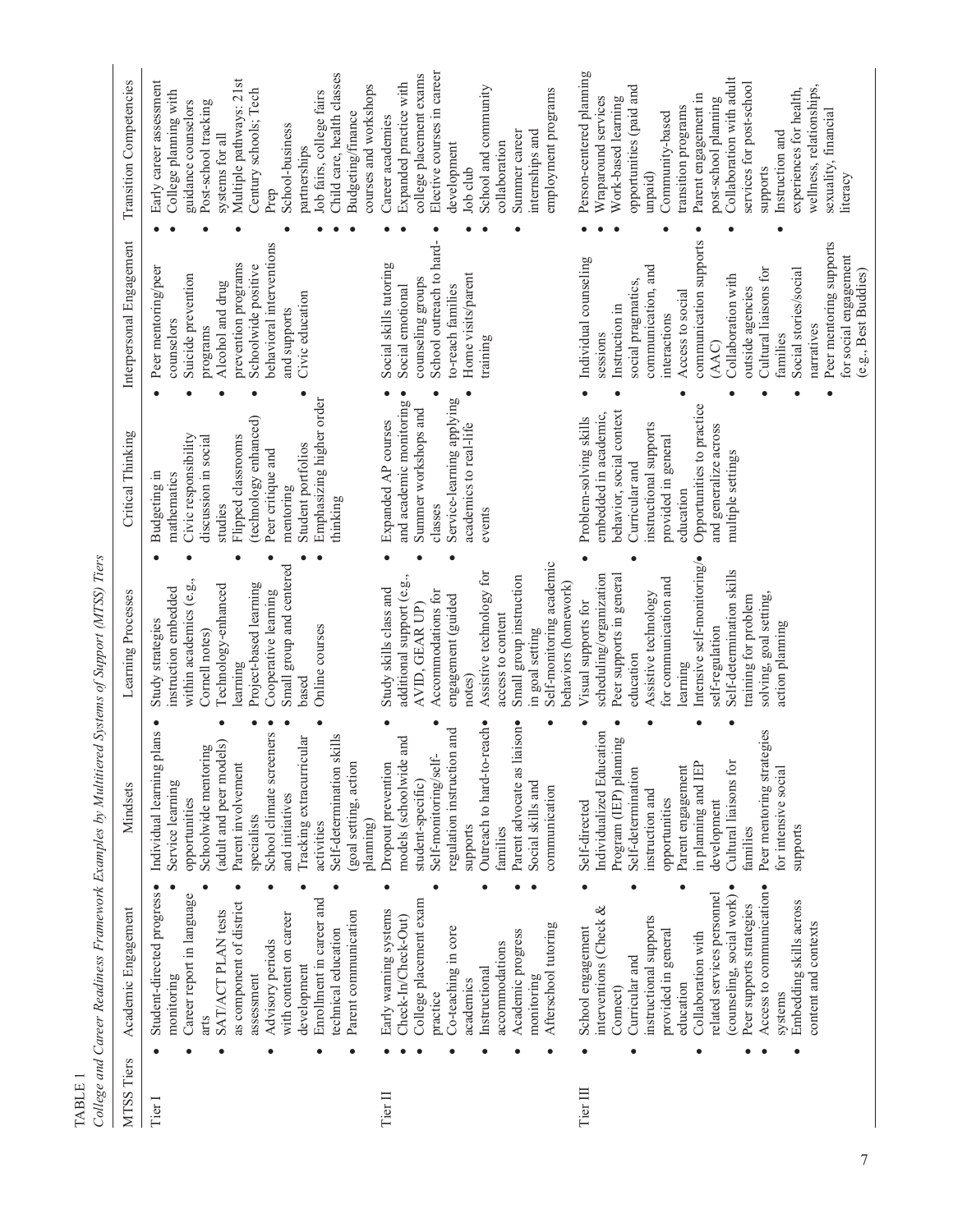essential CCR domains with critical support from school and district comprehensive systems. Incorporating CCR within MTSS does not change the central tenets necessary for effective provision of supports and services in schools (e.g., databased decision making, evidence-based practices). In fact, the value added of CCR included within MTSS frameworks is the capacity for educators, administrators, and support staff to not only be fluent in data use and systematic applications but to acknowledge the critical role of adolescent engagement to the process. This may mean collecting relevant data throughout school experiences known to predict college and career preparation. As illustrated within this section, focusing on CCR within MTSS interventions and strategies has the potential to impact student success. However, similar to most effective MTSS models, such efforts require adherence to fidelity of implementation, as will be described next.

### *Ensuring Fidelity of Implementation*

As secondary schools consider integrating CCR within MTSS, fidelity of implementation (FOI) of policies and practices must be considered. Operationally, FOI has been defined as a measure of the extent to which critical components of a program are delivered as intended, resulting in improvements to student outcomes over time (Blasé & Fixsen, 2013; Harn, Parisi, & Stoolmiller, 2013). These authors maintain that school personnel should measure fidelity early and often, especially as new practices are installed. Without well-defined measures of implementation, it can be difficult to ascertain if ineffective outcomes are due to poorly constructed programmatic components or insufficient implementation (Century, Rudnick, & Freeman, 2010).

Therefore, designing an FOI process to measure CCR within MTSS is another task that should be informed by established measures and methods. For the most part, when associated with a specific instructional practice or intervention (cf. O'Donnell, 2008), FOI is operationalized differently than for schoolwide programs (Blasé & Fixsen, 2013). Explicit methods for evaluating FOI of broad MTSS systems are less prevalent than fidelity measures for specific studentfocused evidence-based methods, such as a reading or math intervention. More specifically, the literature on FOI of high school interventions such as PBIS are limited, with minimal emerging guidance (Flannery et al., 2013; Smith et al., 2016).

A validated instrument supporting implementation of broad MTSS-aligned framework is the SWPBIS Tiered Fidelity Inventory (TFI; Algozzine et al., 2014). The TFI is designed to measure alignment of schoolwide adherence to the core features of schoolwide PBIS (SWPBIS). School planning teams use the TFI to evaluate their implementation progress periodically throughout the school year to monitor implementation progress using data-based guidance. As

noted previously, because PBIS is less likely to be occurring in secondary schools, use of the TFI in high schools is a critical goal for the future.

While the TFI is organized within an MTSS framework, it does not specifically focus on CCR. Currently, two tools do exist within secondary special education and transition for students with disabilities that could be adapted and merged within systemic MTSS measures: (a) Predictor Implementation School/District Self-Assessment (PISA; Rowe & Fowler, 2013) and (b) Quality Indicators of Exemplary Transition Programs-2 (QI-2; Morningstar, Gaumer-Erickson, Lattin, & Lee, 2012). These two instruments were initially designed as program evaluation measures to evaluate adherence to critical features and evidence-based practices and then implement change for identified gaps. However, their potential use toward evaluating fidelity of program-level implementation associated with CCR is evident.

First, the PISA includes 20 predictors of positive postschool outcomes for students with disabilities based on results from high-quality correlational research (Mazzotti et al., 2016; Test, Mazzotti, et al., 2009). This self-assessment could be adapted to assist secondary schools in identifying college and career services predictive of improved post-school outcomes. Next, the QI-2 could be used to identify effective practices and programs for supporting secondary students with disabilities to achieve post-school outcomes. The quality indicators are grouped into specific categories associated with transition to adulthood (i.e., planning, assessment, family and student involvement, curriculum and instruction, interagency collaboration, systems-level infrastructure). Neither instrument incorporates the critical MTSS feature of operationalizing supports across tiers and interventions.

In sum, while a specific measure of fidelity of implementation for integrating CCR within MTSS does not yet exist, there are several measures that closely align with certain elements of the overall approach that are worth considering for adaptations. There are some fidelity measures intended to be used schoolwide (SWPBIS), but they do not have a CCR focus; meanwhile, other measures map onto elements of CCR but were designed for students with disabilities who receive specific transition services (PISA, QI-2). A critical next step in the development of measures of fidelity will be to build on these existing measures, tailoring them to the needs of all students, by embedding CCR within an MTSS.

#### **Concluding Comments**

Operationalizing a CCR-focused MTSS approach can bridge the contextual factors unique to secondary schools and adolescent learners (Morningstar, Knollman, Semon, & Kleinhammer-Tramill, 2012). Therefore, the proposed integrated CCR approach goes beyond academic and behavioral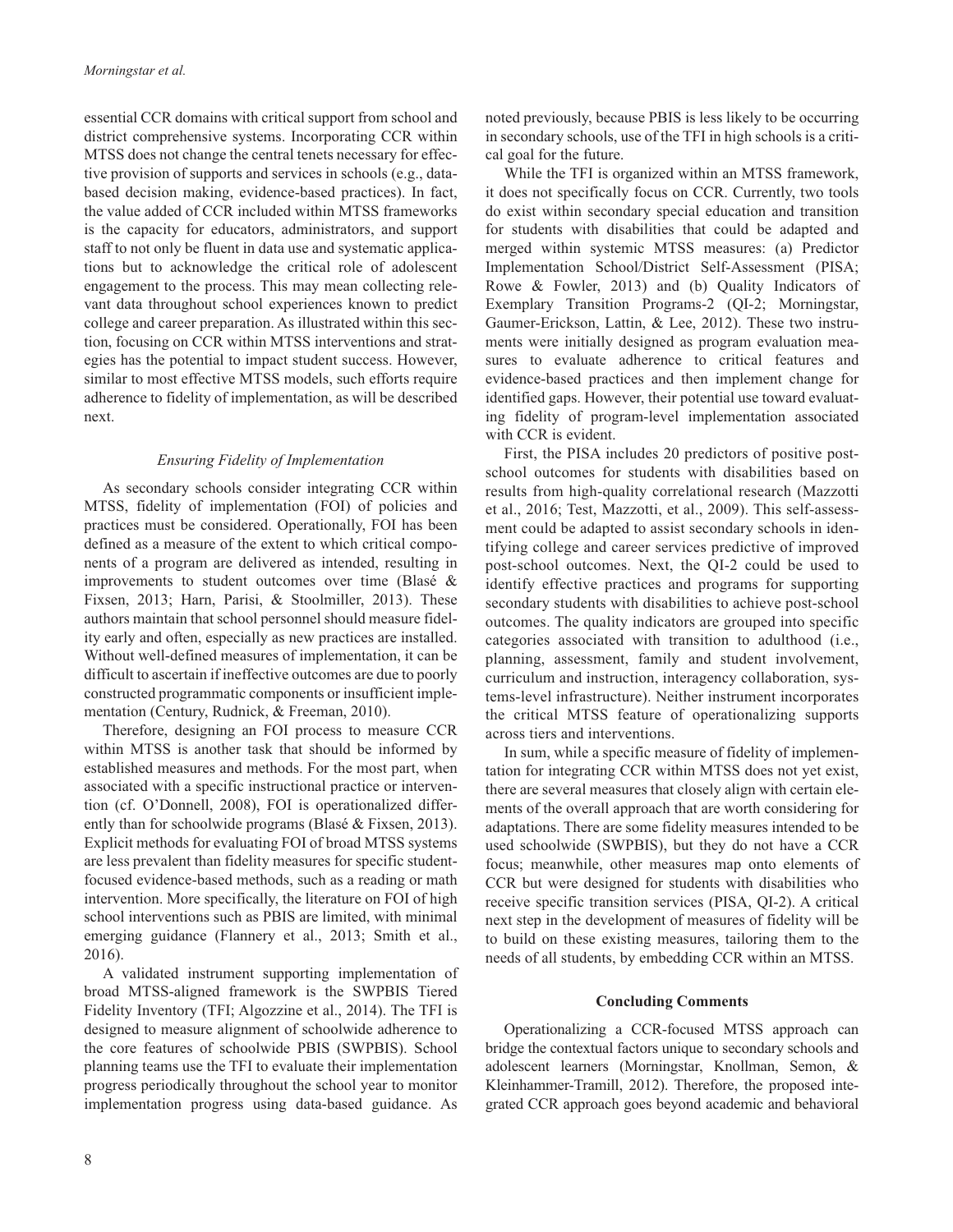foci of most established multitiered methods (e.g., RTI, PBIS) by emphasizing student engagement and preparation for adult life as an essential component of in-school academic and behavioral success while at the same time preparing youth for college and careers. A critical distinction with this approach is that while RTI and PBIS are designed to support students to "get to graduation," they do not focus on postsecondary outcomes per se and are not sufficiently explicit in targeting critical CCR opportunities and experiences.

Our proposed framework integrates CCR and MTSS through a blended approach that unifies the best available evidence on academic and nonacademic factors with well-established methodologies for implementing MTSS. The proposed framework potentially enables secondary educators and researchers to collaborate with regard to data collection and analysis efforts, which then encourages testing and further refinement of the six-part CCR framework using empirical linkages within existing secondary MTSS efforts. Each element of the integrated CCR framework brings a distinct reference toward student-centered academic and nonacademic factors associated with short-term and intermediate outcomes (inschool learning engagement) as well as long-term outcomes (college and career success). The framework outlined herein promotes secondary school reform in which all students, including those with diverse learning needs, are included in schoolwide college and career readiness efforts while ensuring benefit from multidisciplinary empirical literature (e.g., secondary special education, transition, RTI, MTSS). Ultimately, this approach has the potential to ensure high school is more meaningful and better prepares all students for adult life.

#### **References**

- Algozzine, B., Barrett, S., Eber, L., George, H., Horner, R., Lewis, T., . . . Sugai, G (2014). *School-wide PBIS Tiered Fidelity Inventory*. Retrieved from www.pbis.org
- Allensworth, E. M., & Easton, J. Q. (2007). *What matters for staying on-track and graduating in Chicago Public High Schools: A close look at course grades, failures, and attendance in the freshman year*. Research Report. Chicago, IL: Consortium on Chicago School Research. Retrieved from [https://consortium.](https://consortium.uchicago.edu/sites/default/files/publications/07%20What%20Matters%20Final.pdf) [uchicago.edu/sites/default/files/publications/07%20What%20](https://consortium.uchicago.edu/sites/default/files/publications/07%20What%20Matters%20Final.pdf) [Matters%20Final.pdf](https://consortium.uchicago.edu/sites/default/files/publications/07%20What%20Matters%20Final.pdf)
- American Institutes for Research. (2014). *The college and career readiness and success organizer*. Washington, DC: American Institutes for Research. Retrieved from http://www.ccrscenter .org/ccrs-landscape/ccrs-organizer
- Berkeley, S., Bender, W. N., Peaster, L. G., & Saunders, L. (2009). Implementation of response to intervention: A snapshot of progress. *Journal of Learning Disabilities*, *42*, 85–95.
- Blasé, K., & Fixsen, D. (2013, February). *Core intervention components: Identifying and operationalizing what makes programs work* (ASPE Research Brief). Chapel Hill, NC: University of North Carolina, Chapel Hill, The National Implementation Research Network. Retrieved from http://nirn.fpg.unc.edu/ resources/core-intervention-components
- Bradshaw, C., Koth, C., Thorton, L., & Leaf, P. (2009). Altering school climate through school-wide positive behavior interventions and supports: Findings from a group-randomized effectiveness trial. *Prevention Science*, *10*, 100–115.
- Brand, B., & Valent, A. (2013). *Improving college and career readiness for students with disabilities*. Washington, DC: American Institute for Research, College & Career Readiness & Success Center. Retrieved from http://www.ccrscenter.org/sites/ default/files/Improving%20College%20and%20Career%20 Readiness%20for%20Students%20with%20Disabilities.pdf
- Brown, R. S., & Conley, D. T. (2007). Comparing state high school assessments to standards for success in entry-level university courses. *Educational Assessment*, *12*, 137–160.
- Carter, E. W., Cushing, L. S., & Kennedy, C. H. (2009). *Peer support strategies for Improving all students' social lives and learning*. Baltimore, MD: Brookes.
- Carter, E. W., Sisco, L. G., Chung, Y. C., & Stanton-Chapman, T. L. (2010). Peer interactions of students with intellectual disabilities and/or autism: A map of the intervention literature. *Research and Practice for Persons With Severe Disabilities*, *35*(3–4), 63–79.
- Century, J., Rudnick, M., & Freeman, C. (2010). A framework for measuring fidelity of implementation: A foundation for shared language and accumulation of knowledge. *American Journal of Evaluation*, *3*, 199–218.
- Conley, D. T. (2010). *College and career ready: Helping all students succeed beyond high school*. San Francisco, CA: Jossey-Bass.
- Conley, D. T. (2012). *A complete definition of college and career readiness*. Retrieved from https://eric.ed.gov/?id=ED537876
- Crone, D. A., Hawken, L. S., & Horner, R. H. (2010). *Responding to problem behavior in schools: The behavior education program*. New York NY: Guilford Press.
- Danielson, L., Roberts, G., & Scala, J. (2010, February). *Implementation of tiered interventions and RTI in high schools* [Webinar]. Retrieved from https://rti4success.org/video/implementation-tiered-interventions-and-rti-high-schools
- Deshler, D. D., Schumaker, J. B., Lenz, B. K., Bulgren, J. A., Hock, M. F., Knight, J., & Ehren, B. J. (2001). Ensuring contentarea learning by secondary students with learning disabilities. *Learning Disabilities Research & Practice*, *16*(2), 96–108.
- Donohoo, J. (2010). Learning how to learn: Cornell notes as an example. *Journal of Adolescent & Adult Literacy*, *54*(3), 224–227.
- Dougherty, S. M., & Lombardi, A. R. (2016). From vocational education to career readiness: The ongoing work of linking education and the labor market. *Review of Research in Education*, *40*, 326–355.
- Duckworth, A. L., Peterson, C., Matthews, M. D., & Kelly, D. R. (2007). Grit: Perseverance and passion for long-term goals. *Journal of Personality and Social Psychology*, *9*, 1087–1101.
- Dweck, C. S. (2008). *Mindset: The new psychology of success*. New York, NY: Ballantine Books.
- Everett, S., Sugai, G., Fallon, L., Simonsen, B., & O'Keeffe, B. (2011). *School-wide tier II interventions: Check-In Check-Out getting started workbook*. Storrs, CT: University of Connecticut, OSEP Center on Positive Behavioral Interventions and Supports.
- Farrington, C. A., Roderick, M., Allensworth, E., Nagaoka, J., Keyes, T. S., Johnson, D. W., & Beechum, N. O. (2012).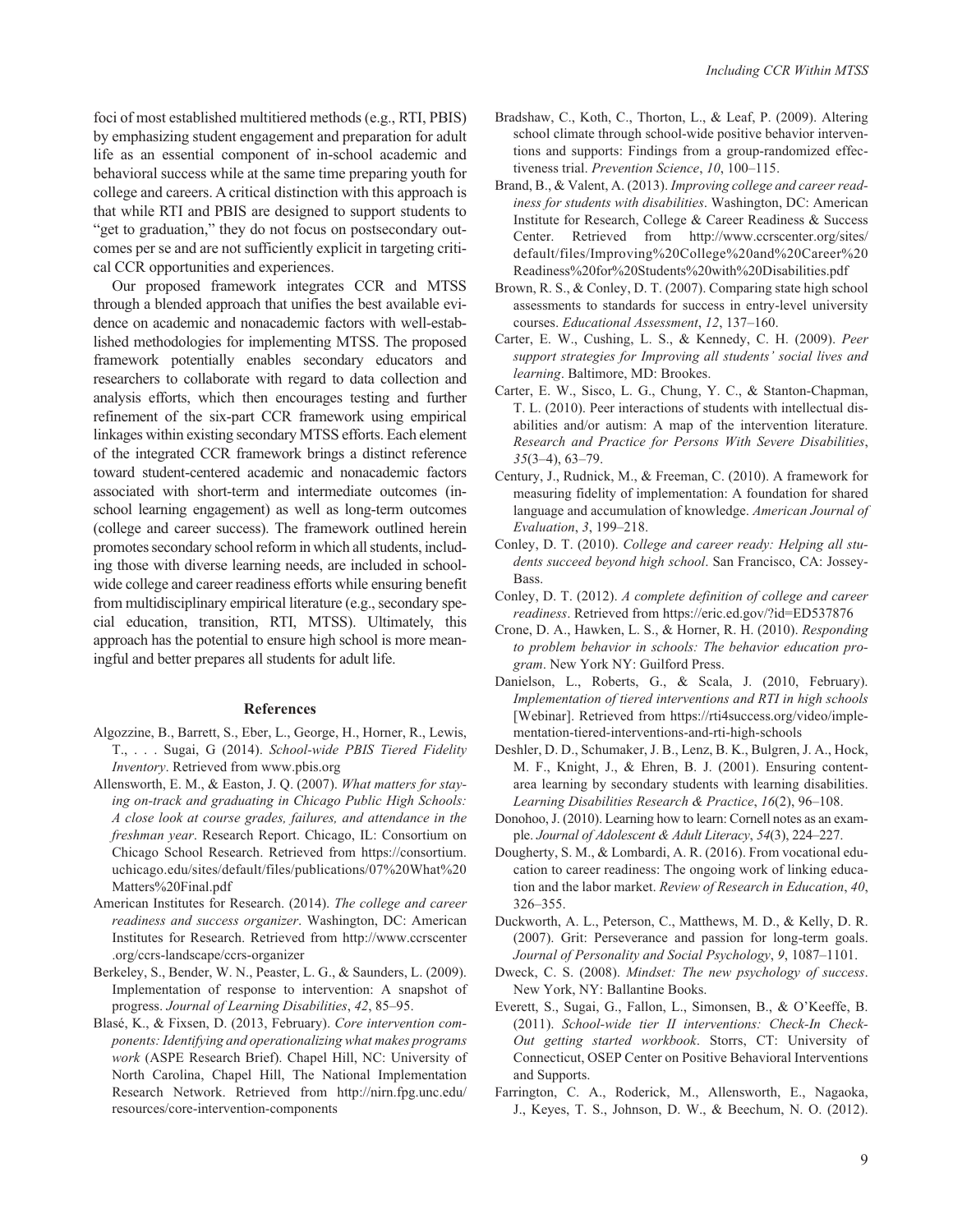*Teaching adolescents to become learners. The role of noncognitive factors in shaping school performance: A critical literature review*. Chicago, IL: University of Chicago Consortium on Chicago School Research. Retrieved from https://consortium .uchicago.edu/sites/default/files/publications/Noncognitive%20 Report.pdf

- Flannery, K. B., Frank, J. L., Kato, M. M., Doren, B., & Fenning, P. (2013). Implementing schoolwide positive behavior support in high school settings: Analysis of eight high schools. *The High School Journal*, *96*, 267–282.
- Fowler, C. H., Test, D. W., Cease-Cook, J., Toms, O., Bartholomew, A., & Scroggins, L. S. (2014). Policy implications of high school reform on college and career readiness of youth with disabilities. *Journal of Disability Policy Studies*, *25*, 19–29.
- Fredricks, J. A., Blumenfeld, P. C., & Paris, A. H. (2004). School engagement: Potential of concept, state of evidence. *Review of Educational Research*, *74*, 59–109.
- Freeman, J., Simonsen, B., McCoach, D. B., Sugai, G., Lombardi, A., & Horner, R. (2016). Relationship between school-wide positive behavior interventions and supports and academic, attendance, and behavior outcomes in high schools. *Journal of Positive Behavior Interventions*, *18*, 41–51.
- Fuchs, D., & Fuchs, L. S. (2006). Introduction to response to intervention: What, why, and how valid is it? *Reading Research Quarterly*, *41*(1), 93–99.
- Fuchs, L. S., Fuchs, D., & Compton, D. L. (2010). Rethinking response to intervention at middle and high school. *School Psychology Review*, *39*, 22–28.
- Gleason, P., & Dynarski, M. (2002). Do we know whom to serve? Issues in using risk factors to identify dropouts. *Journal of Education for Students Students Placed at Risk*, *7*(1), 25–41.
- Gregg, N. (2007). Underserved and unprepared: Postsecondary learning disabilities. *Learning Disabilities Research & Practice*, *22*, 219–228.
- Harn, B., Parisi, D., & Stoolmiller, M. (2013). Balancing fidelity with flexibility and fit: What do we really know about fidelity of implementation in schools? *Exceptional Children*, *79*, 181–193.
- Horner, R. H., Sugai, G., Todd, A. W., & Lewis-Palmer, T. (2005). School-wide positive behavior support. In L. Bambara & L. Kern (Eds.), *Individualized supports for students with problem behaviors: Designing positive behavior plans* (pp. 359–390). New York, NY: Guilford Press.
- Johnson, E. S., & Smith, L. (2008). Implementation of response to intervention at middle school challenges and potential benefits. *Teaching Exceptional Children*, *40*(3), 46–52.
- Kamps, D. M., Barbetta, P. M., Leonard, B. R., & Delquadri, J. (1994). Classwide peer tutoring: An integration strategy to improve reading skills and promote peer interactions among students with autism and general education peers. *Journal of Applied Behavior Analysis*, *27*, 49–61.
- Krauss, S. M., Pittman, K. J., & Johnson, C. (2016). *Ready by design: The science and art of youth readiness*. Washington, DC: The Forum on Youth Investment. Retrieved from http:// sparkaction.org/sites/sparkaction.org/files/readybydesign.pdf
- Lawson, M. A., & Lawson, H. A. (2013). New conceptual frameworks for student engagement research, policy, and practice. *Review of Educational Research*, *83*, 432–479.
- Lombardi, A. R., Conley, D. T., Seburn, M., & Downs, A. M. (2013). College and career readiness assessment: Validation

of the key cognitive strategies framework. *Assessment for Effective Intervention*, *38*, 163–171.

- Lombardi, A., Doren, B., Gau, J., & Lindstrom, L. (2013). The influence of instructional settings in reading and math on postsecondary participation. *Journal of Disability Policy Studies*, *24*, 169–179.
- Lombardi, A. R., Rifenbark, G. G., & Freeman, J. (2017). *Exploring grit in adolescents with and without disabilities*. Manuscript submitted for publication.
- Mazzotti, V. L., Rowe, D. A., Sinclair, J., Poppen, M., Woods, W. E., & Shearer, M. (2016). Predictors of post-school success: A systematic review of NLTS2 secondary analyses. *Career Development and Transition for Exceptional Individuals*, *39*, 196–215. doi:10.1177/2165143415588047
- McConnell, A. E., Martin, J. E., Juan, C. Y., Hennessey, M. N., Terry, R. A., el-Kazimi, N. A., . . . Willis, D. M. (2013). Identifying non-academic behaviors associated with postschool employment and education. *Career Development and Transition for Exceptional Individuals*, *36*, 174–187.
- McLeskey, J., Landers, E., Williamson, P., & Hoppey, D. (2012). Are we moving toward educating students with disabiltiies in less restrictive settings? *Journal of Special Education*, *46*, 131–140.
- Morningstar, M. E., Bassett, D. S., Kochhar-Bryant, C., Cashman, J., & Wehmeyer, M. L. (2012). Aligning transition services with secondary education reform: A position statement of the Division on Career Development and Transition. *Career Development and Transition for Exceptional Individuals*, *35*, 132–142.
- Morningstar, M., Gaumer-Erickson, A., Lattin, D. L., & Lee, H. (2012). *Quality indicators of exemplary transition programs*. Lawrence, KS: University of Kansas.
- Morningstar, M. E., Knollman, G., Semon, S., & Kleinhammer-Tramill, J. (2012). Metrics for what matters: Using postschool outcomes to build school and community renewal. In L. C. Burrello, W. Sailor, & J. Kleinhammer-Tramill (Eds.), *Unifying educational systems: Leadership and policy perspectives* (pp. 158–167). Florence, KY: Routledge, Taylor & Frances Group.
- Morningstar, M. E., Lombardi, A., Fowler, C. H., & Test, D.W. (2017). A preliminary college and career readiness model for secondary students with disabilities. *Career Development and Transition for Exceptional Individuals*, *40*, 79–91 doi:10.1177/2165143415589926
- Morrissey, K. L., Bohanon, H., & Fenning, P. (2010). Teaching and acknowledging expected behaviors in an urban high school. *Teaching Exceptional Children*, *42*(5), 27–35.
- Nagaoka, J., Farrington, C. A., Ehrlich, S. A., & Heath, R. D. (2015). *Foundations for young adult success: A developmental framework*. Chicago, IL: University of Chicago, Consortium on Chicago School Research.
- National Center on Response to Intervention. (2010) *Developing an RTI guidance document*. Washington, DC: American Institutes for Research, National Center on Response to Intervention. Retrived from http://www.rti4success.org/sites/default/files/ NCRTIGuidance\_031715.pdf
- National Governors Association Center for Best Practices, Council of Chief State School Officers. (2010). *Common Core State Standards*. Washington, DC: Author.
- O'Donnell, C. (2008). Defining, conceptualizing, and measuring fidelity of implementation and its relationship to outcomes in